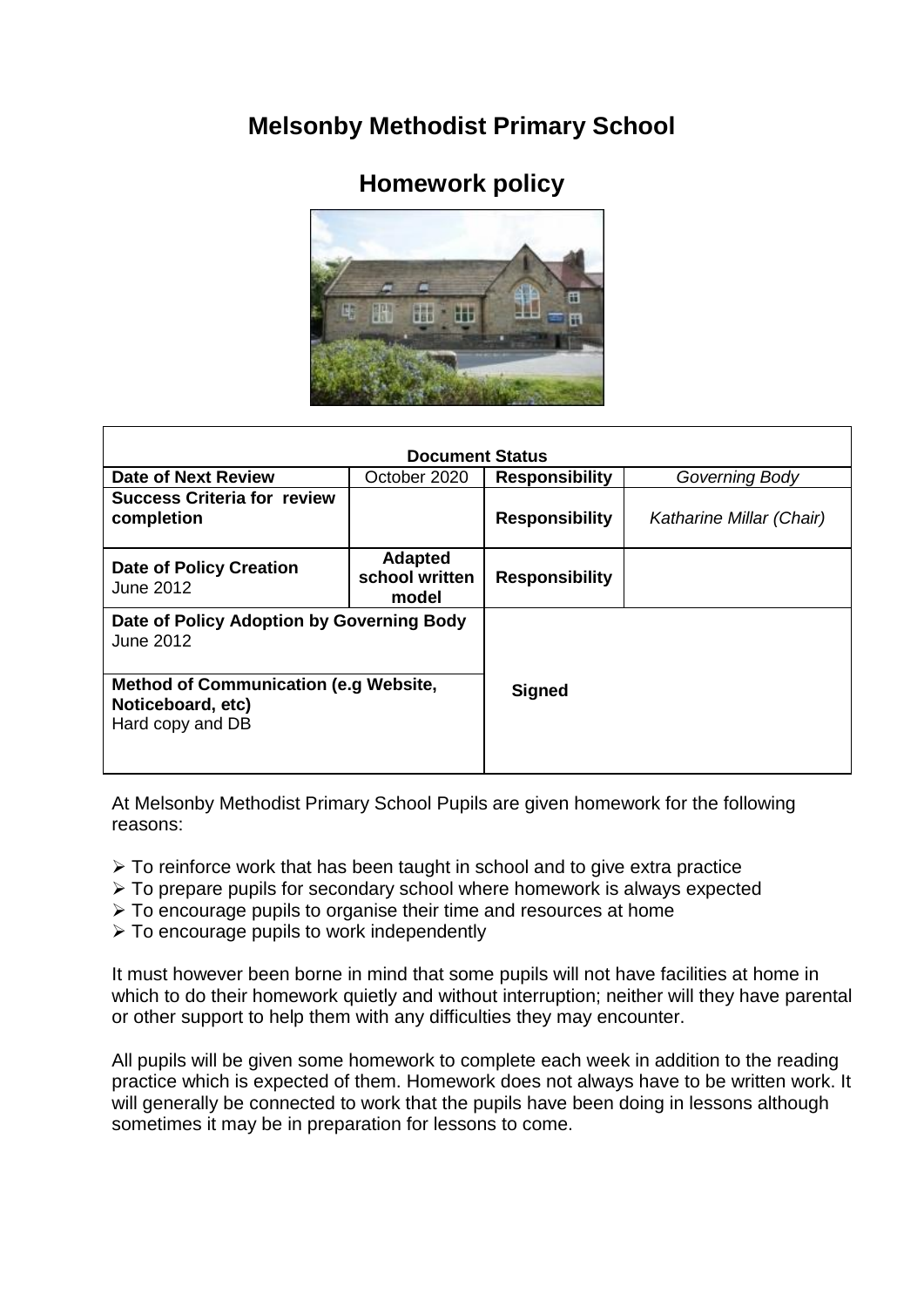Homework will be given to pupils at a regular time each week with clear instruction about how it is to be completed and when it is to be returned in the case of written work.

Care must be taken when setting work that it is a relevant reinforcement, extension or consequence of the work done in class and that success is achievable for the pupil working alone with very little or no support. Homework should be a stimulating experience and not used as a punitive measure (unless it has been given to the pupil because they failed to complete a task in the allocated time through their own negligence).

Written homework should be marked by the member of staff who set the work as soon as is practically possible and feedback given to pupils about the work they have completed.

Pupils are expected to complete homework carefully and independently. Parents are encouraged to support their child and to check work on completion, making appropriate comments to enable the child to correct careless errors but they should not complete work for the child. Parents should also be encouraged to make regular comments about the homework which is set in order to help staff gauge the amount, type and level of homework which is appropriate for individual pupils' circumstances.

Pupils who are unable to complete the homework for whatever reason should tell the member of staff responsible for setting the work as soon as possible.

Pupils will also be expected to read regularly at home. Ideally this should be about fifteen to twenty minutes daily but will vary according to pupils' ability and interest and home circumstances. Pupils who read in excess of this time should be encouraged to continue to do so.

Class 2 will organise homework as follows:

Homework will be set on a Friday with an expected hand-in day of Thursday the following week. There will also be whole class spelling tests on Friday. The homework will comprise of the following:

\* Spelling – weekly. We will be following the National Curriculum spelling objectives for each year group, which focusses on spelling high frequency words, spelling patterns and investigations.

\* Reading – daily (15 to 20 minutes). It is very important that you share your child's reading book including reading together and talking about the text and then complete the reading diary with information including the date / pages read and comments made. At the same time we would actively encourage any other reading at home also. We have a class reading ladder. Every two opportunities to read, which are taken equals one step of progress on the reading ladder. There is a treat for those pupils who reach the top of the ladder.

\* Maths / literacy weekly but given on alternate weeks

Multiplication tables: Each pupil has a personal times-table target. There is a weekly times-tables test on multiplication facts and their inverses.